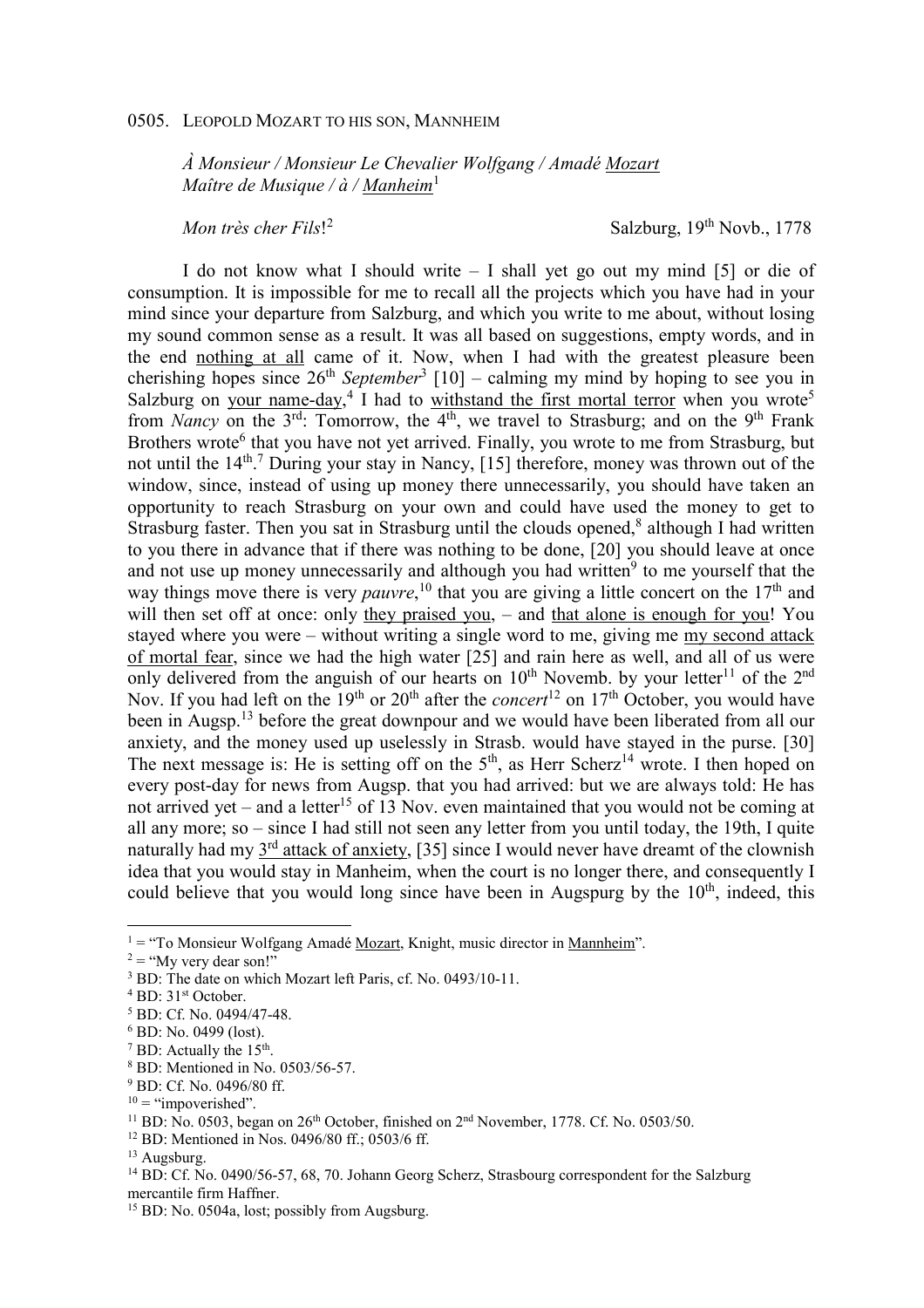belief was all the more certain because I thought you would lose no time in coming promptly to Munich, where, as I had already conjectured when you left *Nancy* back then, you would make your application [40] on the Feast of St. Charles.<sup>16</sup> So did you only take out the 8 *louis d'or*<sup>17</sup> in Strasburg as a precaution so that you could sit around in Manheim? You hope to be taken on<sup>18</sup> in Manheim? Taken on?  $-$  – What does that mean?  $-$  – You should no longer be taken on either in Manheim or in any other place in this world – I do not want to hear the word taken on again. [45] If the Elector<sup>19</sup> dies today, a battalion of musical artists now in Munich and Manheim will wander out into the wide world and look for bread, since the Duke von Zweybrücken<sup>20</sup> himself has an orchestra of 36 persons, and the current Electoral Music for Bavaria and Manheim costs 80,000 per year.

<sup>21</sup>The worthy Manheimmers are clowns if they imagine the Elector will leave Munich; [50] they are deluding themselves with this hope because they wish it to be so. I have better and more reliable information – for political reasons of state it absolutely cannot be: – but what use is all this verbiage? The main thing is that you should now come to Salzb. I do not want to know anything about the 40 *louis d'or*<sup>22</sup> you may perhaps earn. [55] Your entire intentions are moving towards bringing about my ruin purely for the sake of carrying out your castle-in-the-air plans. You had over 15 *louis d'or* in your purse when you left Paris.

that makes  $-165$  f

| In your own words, calculating cautiously, you had takings of                                                                                                                                                                |       |
|------------------------------------------------------------------------------------------------------------------------------------------------------------------------------------------------------------------------------|-------|
| 7 <i>louis d'or</i> <sup>23</sup> in Strasb.:                                                                                                                                                                                | 77 f  |
| [60] from Herr Scherz 8 <i>louis d'or</i>                                                                                                                                                                                    | 88 f  |
|                                                                                                                                                                                                                              | 330 f |
| $T1$ and $T1$ and $T1$ and $T1$ and $T1$ and $T1$ and $T1$ and $T1$ and $T1$ and $T1$ and $T1$ and $T1$ and $T1$ and $T1$ and $T1$ and $T1$ and $T1$ and $T1$ and $T1$ and $T1$ and $T1$ and $T1$ and $T1$ and $T1$ and $T1$ |       |

The coach from Paris was paid for. This is now a fine sum of money for a single person – when one has minimal additional costs with the *diligence*, <sup>24</sup> *à proportion*<sup>25</sup>, needless to say. [65] In short! I have absolutely no wish to die in shame and in debt on your account, and even less to leave your poor sister behind in misery; – You have as little idea as I do of how long God will let you live. When I write to *Md*:<sup>*me Canabich*<sup>26</sup> saying that because of your</sup> departure I went into  $debt^{27}$  by  $--------------- -$  300 f that I obtained for you in Manheim<sup>28</sup>  $---------------$  200 [70] that in Paris I paid money received from Gschwendner<sup>29</sup> – – – – – 110

 $\overline{a}$ 

<sup>21</sup> BD: Cf. No. 0504/14-16.

- $24$  BD: Large coach used on the regular mail routes and also for passengers.
- $25 =$  "proportionately".

<sup>&</sup>lt;sup>16</sup> BD: 4<sup>th</sup> November; cf. No. 0478/259.

 $^{17}$  BD: = 88 florins.

<sup>18</sup> BD: Mozart's phrase in No. 0504/13.

<sup>&</sup>lt;sup>19</sup> "Churf:". BD: Karl Theodor (1724-1799). Studied in Leyden and Leuven. From 1742 Elector [Kurfürst] of the Palatinate, where he encouraged the arts in Mannheim, and from 30<sup>th</sup> December, 1777, Elector of Bavaria, succeeding the childless Maximilian III Joseph.

<sup>&</sup>lt;sup>20</sup> "Herzog von Zweybrücken". BD: Karl II August von Pfalz-Zweibrücken, a relative of Karl Theodor,

Elector of Bavaria. Duke [Herzog] of Zweibrücken 1775-1795. He did not succeed Karl Theodor, who died in 1799.

 $^{22}$  BD: = 440 florins.

<sup>&</sup>lt;sup>23</sup> BD:  $3 + 3 + 1$  from three concerts, cf. No. 0503/10, 15-16, 53-54.

<sup>&</sup>lt;sup>26</sup> BD: Cf. No. 0057/13. Maria Elisabeth, née la Motte, married in 1759 (Johann) Christian (Innocenz Bonaventura) Cannabich (1731-1798), who had joined the Mannheim court music at the age of 13. After the death of Toeschi (see above), he was sole music director to the Elector in Munich. The Cannabich family became particular friends of Mozart's in Mannheim in 1777/78. Cf. No. 0057/13. In 1777 Mozart dedicated the clavier sonata in C KV 309 (284b) to their daughter Rosa.

<sup>27</sup> BD: From Abbé Bullinger, a friend of the family in Salzburg. Cf. No. 0375/70.

 $28$  BD: 150 florins via Schmalz (cf. Nos. 0377/11; 0379/22; 0393/34) and 50 florins via Hagenauer, for which Nannerl had offered a promissory note in her favour as security (cf. Nos. 0430/113 ff.; 0435/79 ff.).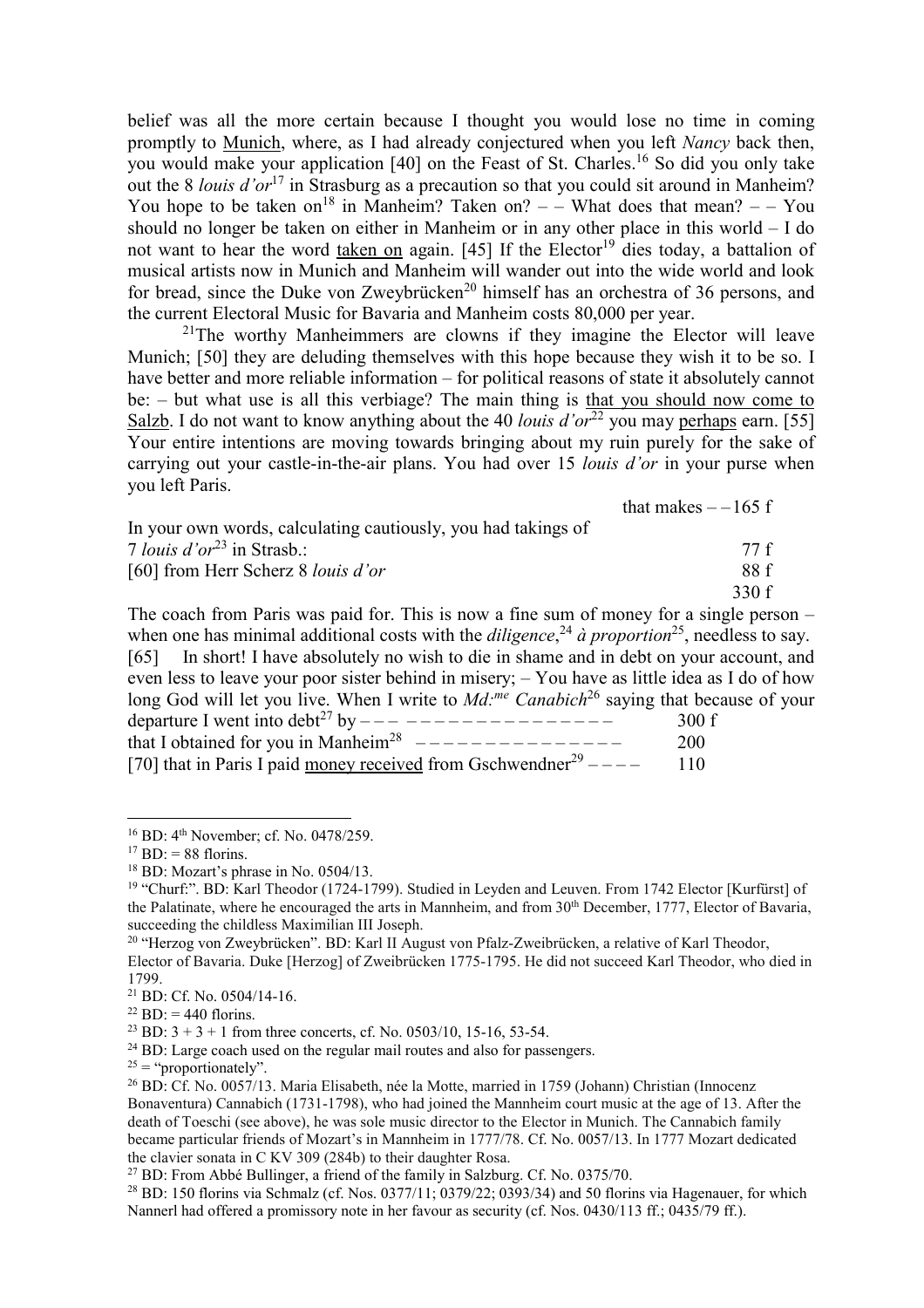| that I have to pay <i>Baron Grimm</i> <sup>30</sup> – 15 <i>l d</i> : $---------------$ | 165   |
|-----------------------------------------------------------------------------------------|-------|
| that you received in Strasb. <sup>31</sup> 8 <i>louis d</i> : $---------------------$   | -88   |
| that you have thus, in 14 months, involved me in debts of $------$                      | 863 f |

If I say to her that she should give this information to all those who are advising you to stay in Manheim [75] and should tell them that I demand that you serve in Salzburg for a couple of years because that way I have prospects of paying these debts, none of them will hold you back with a single word more, but will pull quite different faces. In short! – Until now my letters were written not only as a father but also a friend; [80] I hope, after receiving this letter, you will immediately speed up your journey and proceed in such a way that I can receive you with joy and do not need to meet you with accusations: yes, I hope that, after your mother had to die *mal à propos*<sup>32</sup> in Paris, you will not additionally burden your conscience by bringing on<sup>33</sup> the death of your father. [85] I have not yet, praise God, lost my reason – my duty is to make the best provision for the temporal and eternal wellbeing of my children – for this I must answer to God and render the most rigorous account – I must take the greatest pains regarding the honour of myself and my children. The 863 florins<sup>34</sup> have to be paid. I understand more about making plans than you, who believe any piece of flattery. [90] I know that I can pay it off in 2 years. But I cannot pay it alone. And you are not now in a position to think anything through with a cool head; and you worry little about the reputation of your father, who today knows, for the first time in almost 2 months, where he has to write to you. In short! My debts have to be paid, upon receiving this you will leave. [95] I do not want to be the laughing-stock of the town which wishes to see you, and who had the fond idea, since you had not written to me for so long, you would take me by surprise on my name-day.<sup>35</sup> Ah yes, that would have been too much tenderness! What might I have done to deserve that? – – Herr *Fiala*<sup>36</sup> has quit his service in Munich, although he had not lost a single kreuzer<sup>37</sup> from his salary,  $[100]$  because he foresees the turbulences following the death of the Elector. His baggage is lying here in my dining room. One *violoncello*, 2 *violins*, one *viola*, a box with *music* and a *chest*. This evening he will arrive, along with his wife,<sup>38</sup> in the *diligence*. I hope for a letter shortly from you saying that you have set off. May God grant you a good journey, I kiss you a million times and am [105]

your eagerly waiting father,

Mzt

Your sister embraces you – and hopes to embrace you soon. *Sgr. Ceccarelli*<sup>39</sup> commends himself and can hardly wait for the moment when he sees you. If I had time, I could

 $\overline{a}$ 

- <sup>37</sup> BD: Kreuzer: a small coin, 60 to 1 florin.
- <sup>38</sup> BD: Cf. No. 0552/3. Josepha, née Prohaska.

<sup>29</sup> BD: Karl Gallus Gschwendtner (1751-1818), younger brother of Franz Xaver Gschwendtner (cf. No. 0102/144-145). He dealt in iron in Salzburg, but was often away on business (cf. No. 0467/35-36).

<sup>30</sup> BD: Cf. No. 0487/78. Friedrich Melchior von Grimm (1723-1807), 1748 private secretary to the Saxon Count [Graf] Friese, with whom he moved to Paris, where he was in contact with the Encyclopaedists. Various publications, one of which, in 1763, mentioned the Mozart children. He was living with the Marquise d'Epinay just mentioned. His relationship with Mozart broke down in 1778 during the latter's stay in Paris. After his mother's death, Mozart moved into accommodation in the house shared by Grimm and Madame d'Epinay. Cf. No. 0074/15.

 $31$  BD: Cf. lines 40, 60.

 $32 =$  "inopportunely".

<sup>&</sup>lt;sup>33</sup> BD: An accusation as heavy as that contained in No. 0478/79-81.

<sup>34</sup> BD: Cf. line 73.

<sup>&</sup>lt;sup>35</sup> BD: 15<sup>th</sup> November.

<sup>36</sup> BD: Joseph Fiala (c. 1754-1816), oboist in Prague, Regensburg, Wallerstein, Munich, Vienna, Salzburg, St, Petersburg, Donaueschingen. Also composed. Cf. Nos. 0485/67; 0529/7.

<sup>&</sup>lt;sup>39</sup> BD: Francesco Ceccarelli (1752-1814), castrato, employed in Salzburg and then, from 1795, in Dresden; often a guest in the Mozarts' house. Mozart wrote for him KV 374, cf. No. 0587/19; he also sang in Mozart's concert in Frankfurt in 1790. Cf. No. 0357/22, 42.